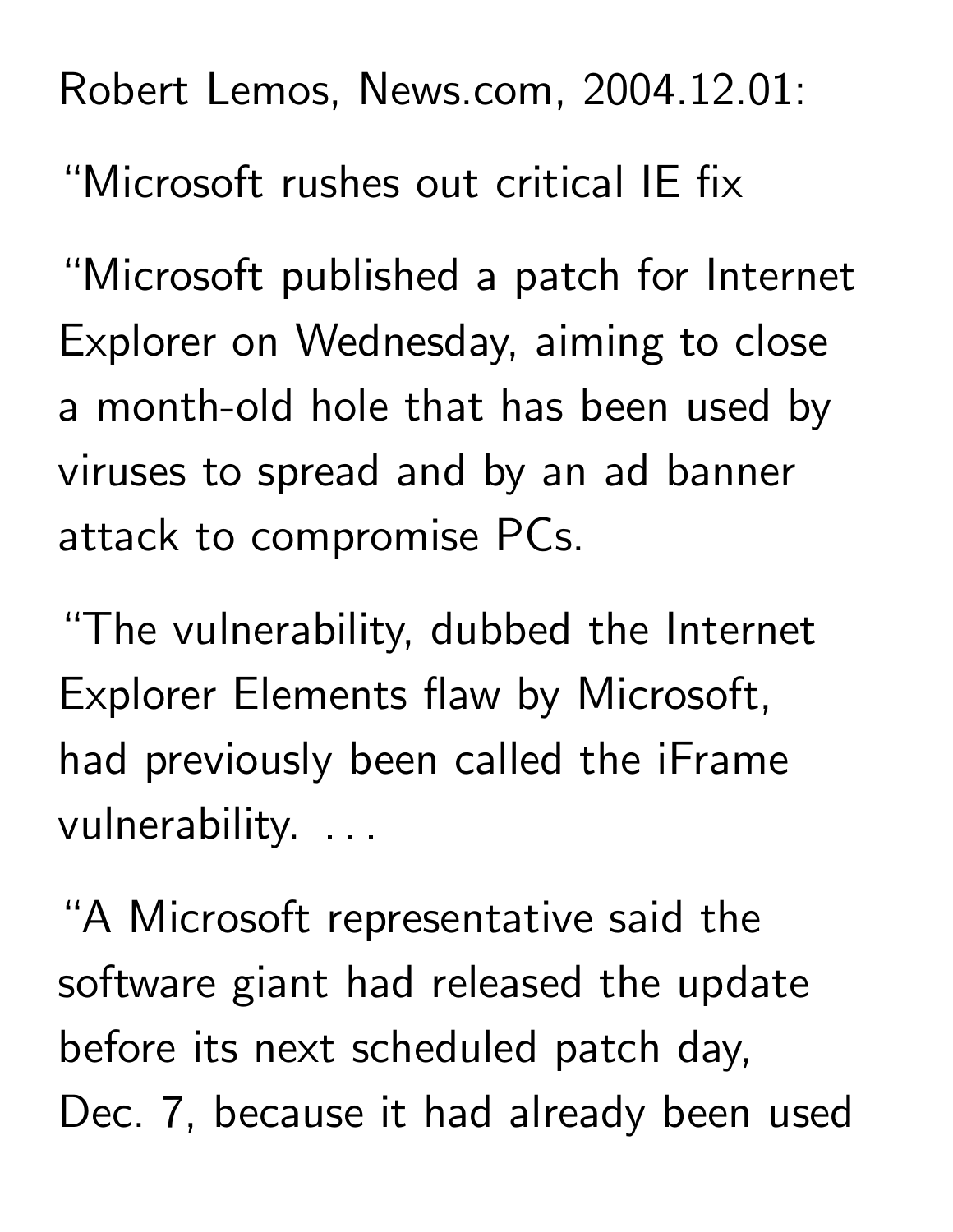by malicious software to compromise Windows users' PCs. ...

"An attacker can use the vulnerability to gain control of a person's computer when the victim clicks on a simple Web link. The attacker would then have complete control of the system

"The patch arrived more than a month after news of the vulnerability was first posted on public security mailing lists. The move garnered criticism from Microsoft, which has led a drive to convince security researchers to give software makers at least 30 days to fix issues before outing the problem in public forums."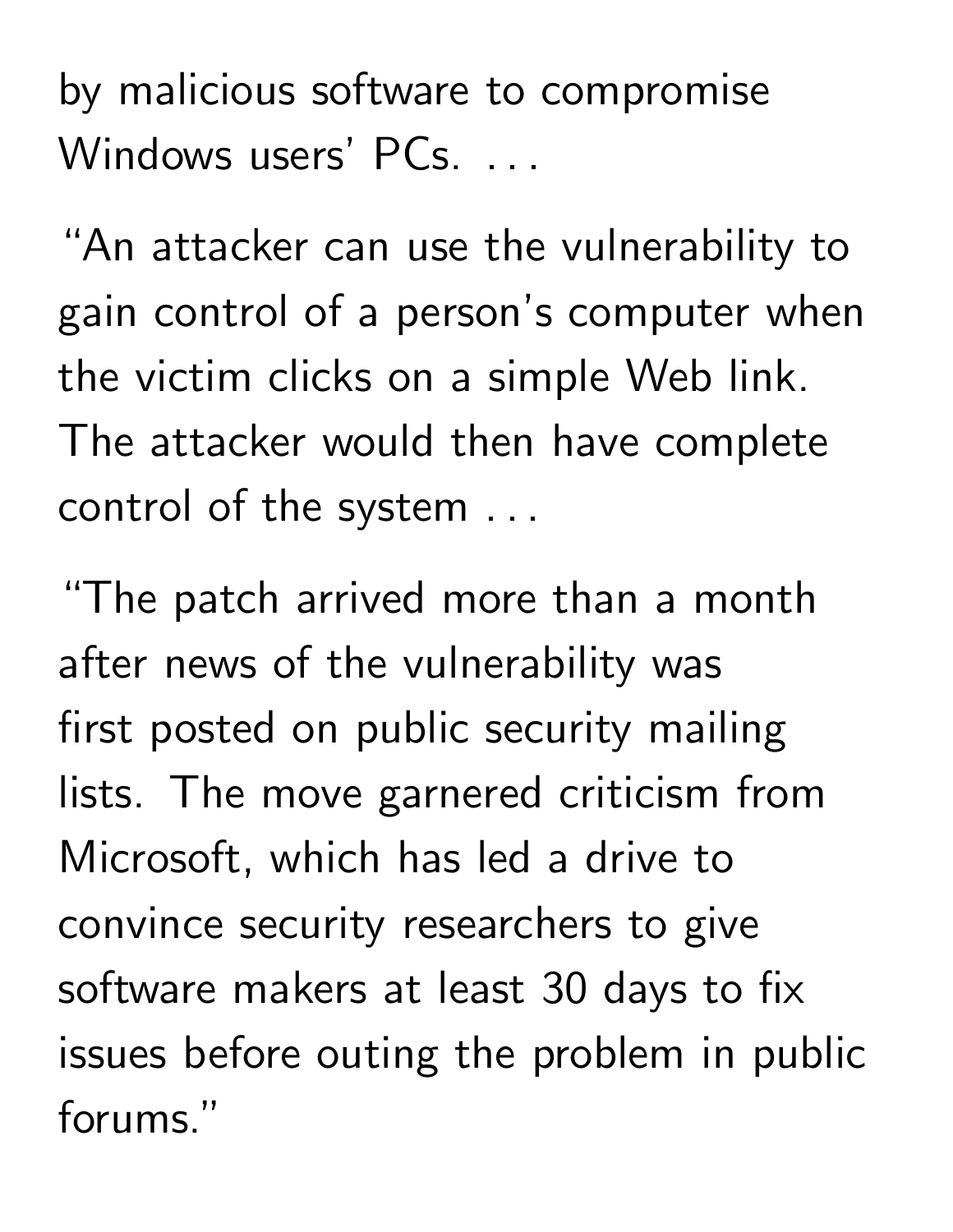Next week:

Monday office hours 14:00–17:00. Wednesday office hours 14:00–17:00. Thursday final exam 08:00–10:00.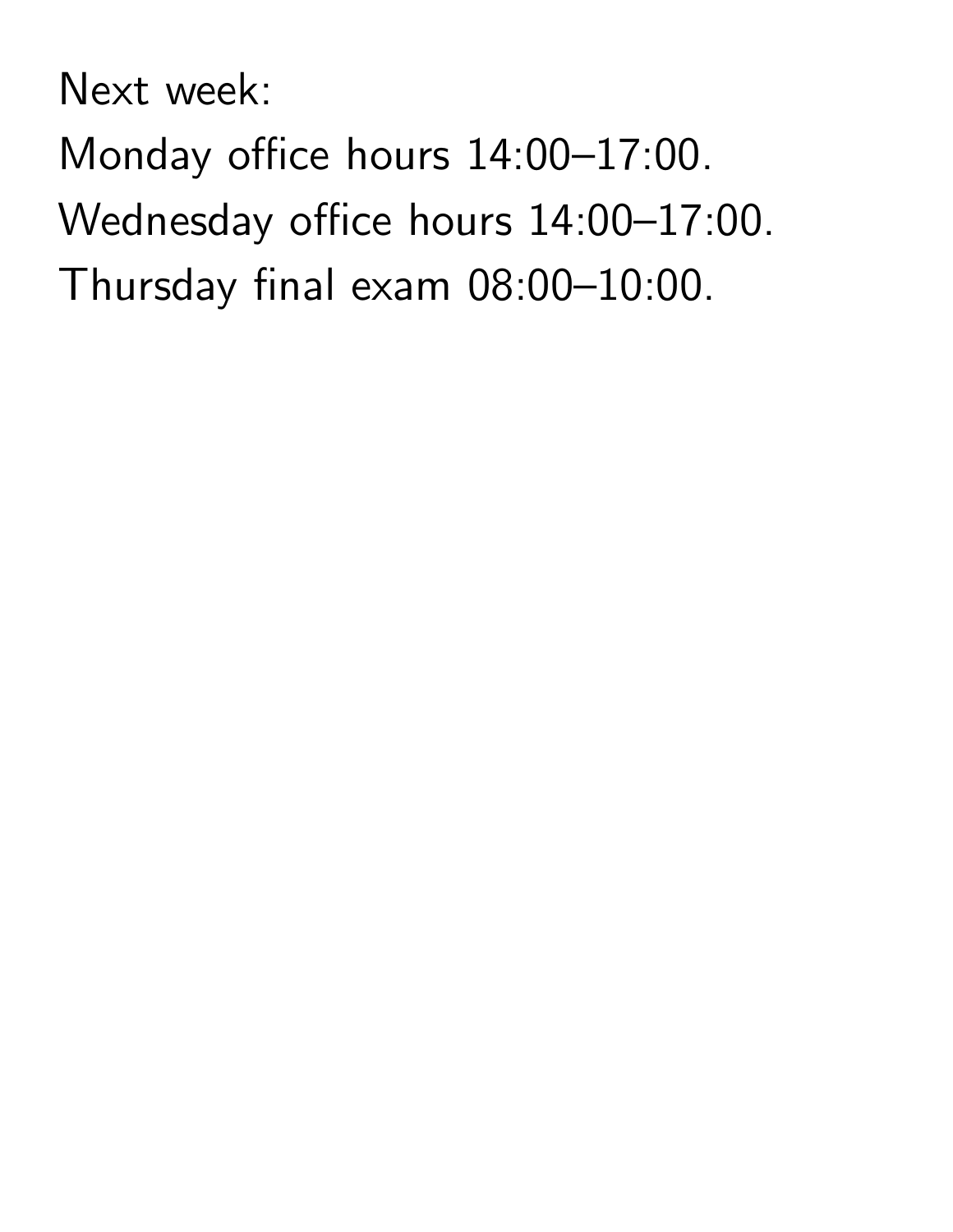Writer merges information from several sources into one stream; e.g., merges many mail messages into a single mbox file.

Reader parses the stream to extract one piece of information; e.g., reader parses mbox file to extract one mail message.

Common security hole: Merge and parse don't exactly match, so one source of information can corrupt data from another source.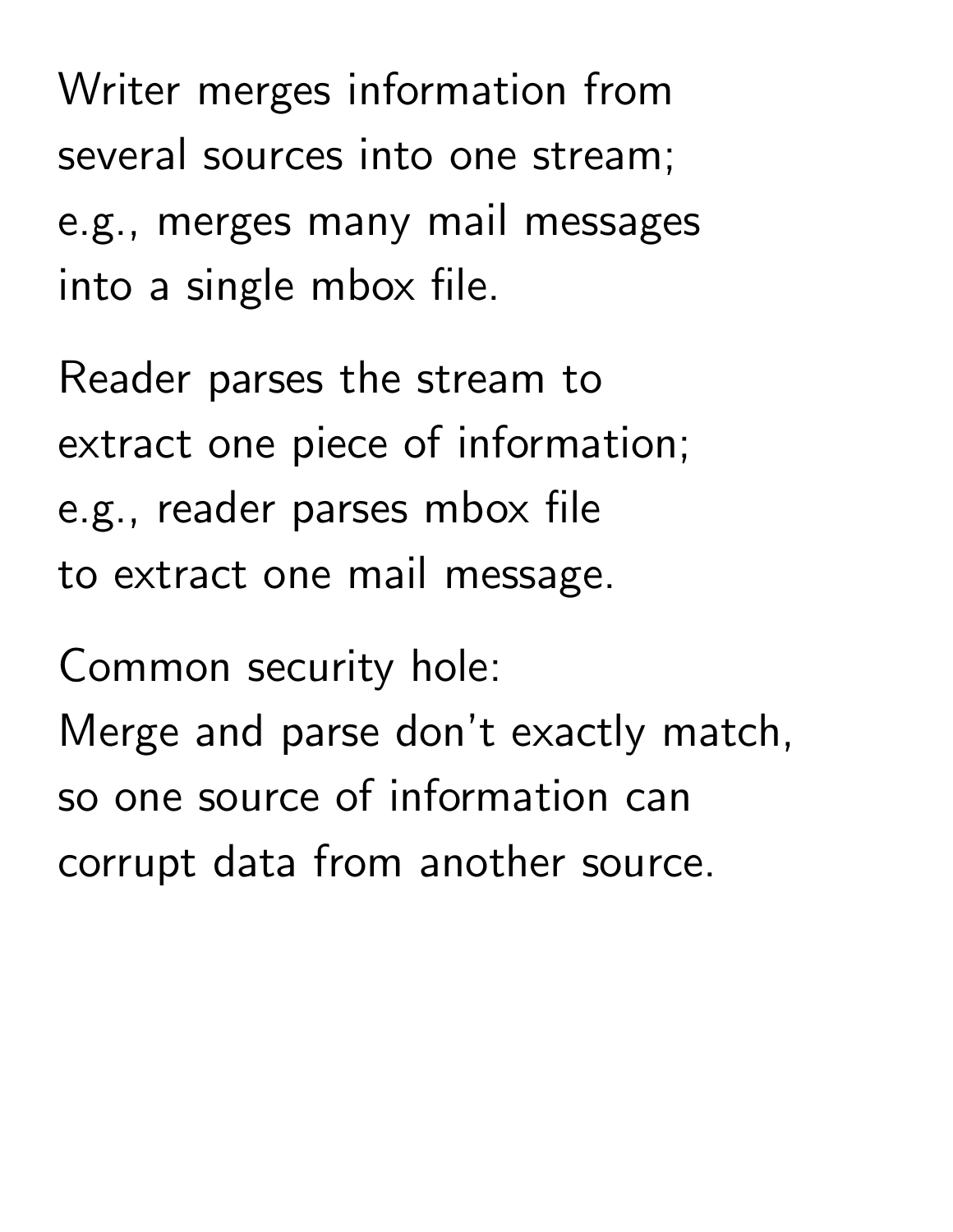# Mixed-source HTTP data

Browser can request more than one page from server: make TCP connection, send URL of first page, read first page, send URL of second page, read second page, etc.

Where does each page end? A little more complicated than the mbox answer.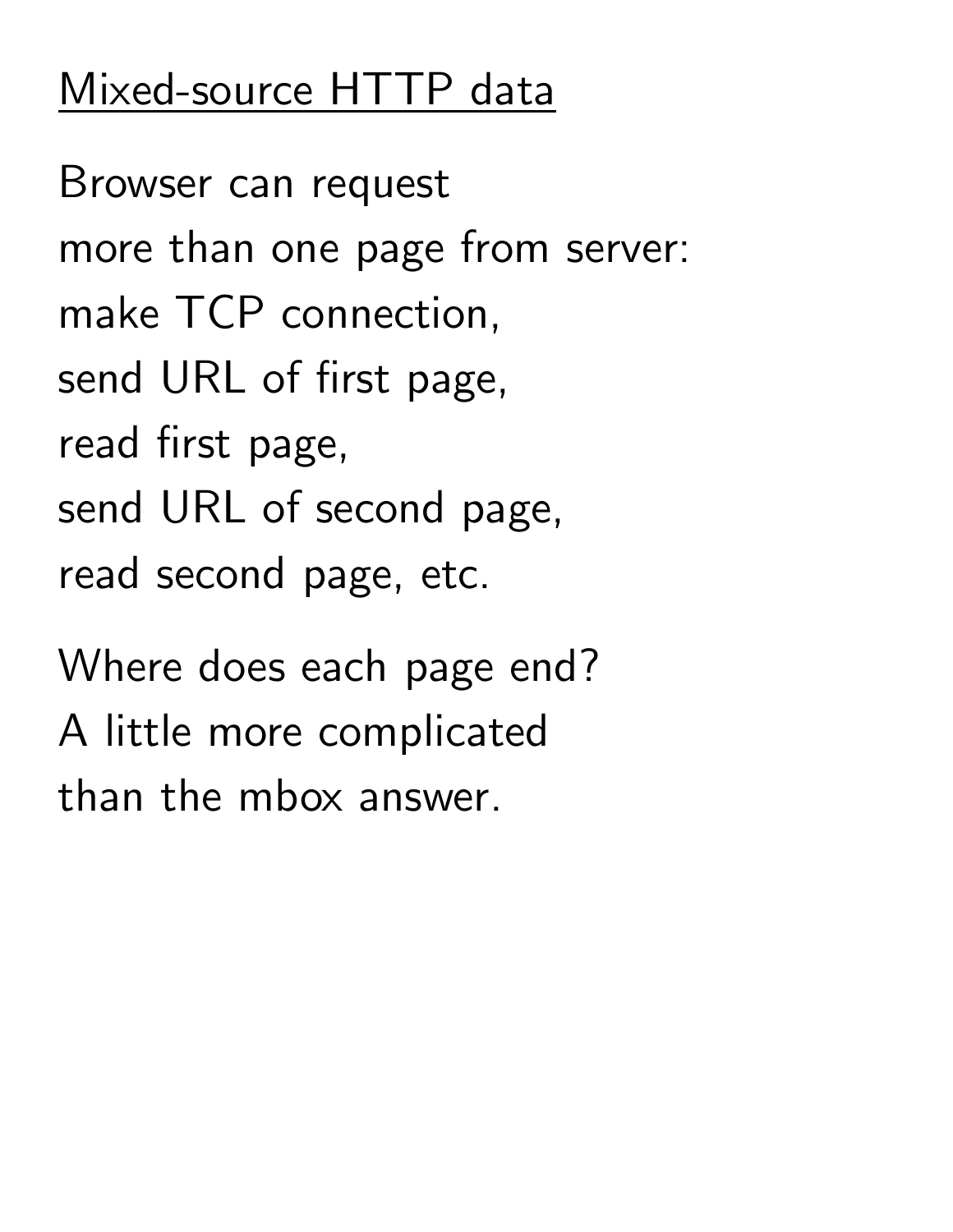General problem announced 2004.03.04 by Amit Klein ("HTTP response splitting"): Many servers allow attacker to insert a fake page by including a page-end.

Browser then trusts fake page; also saves it for later.

See, e.g., phpWebSite security hole fixed 2004.11.16.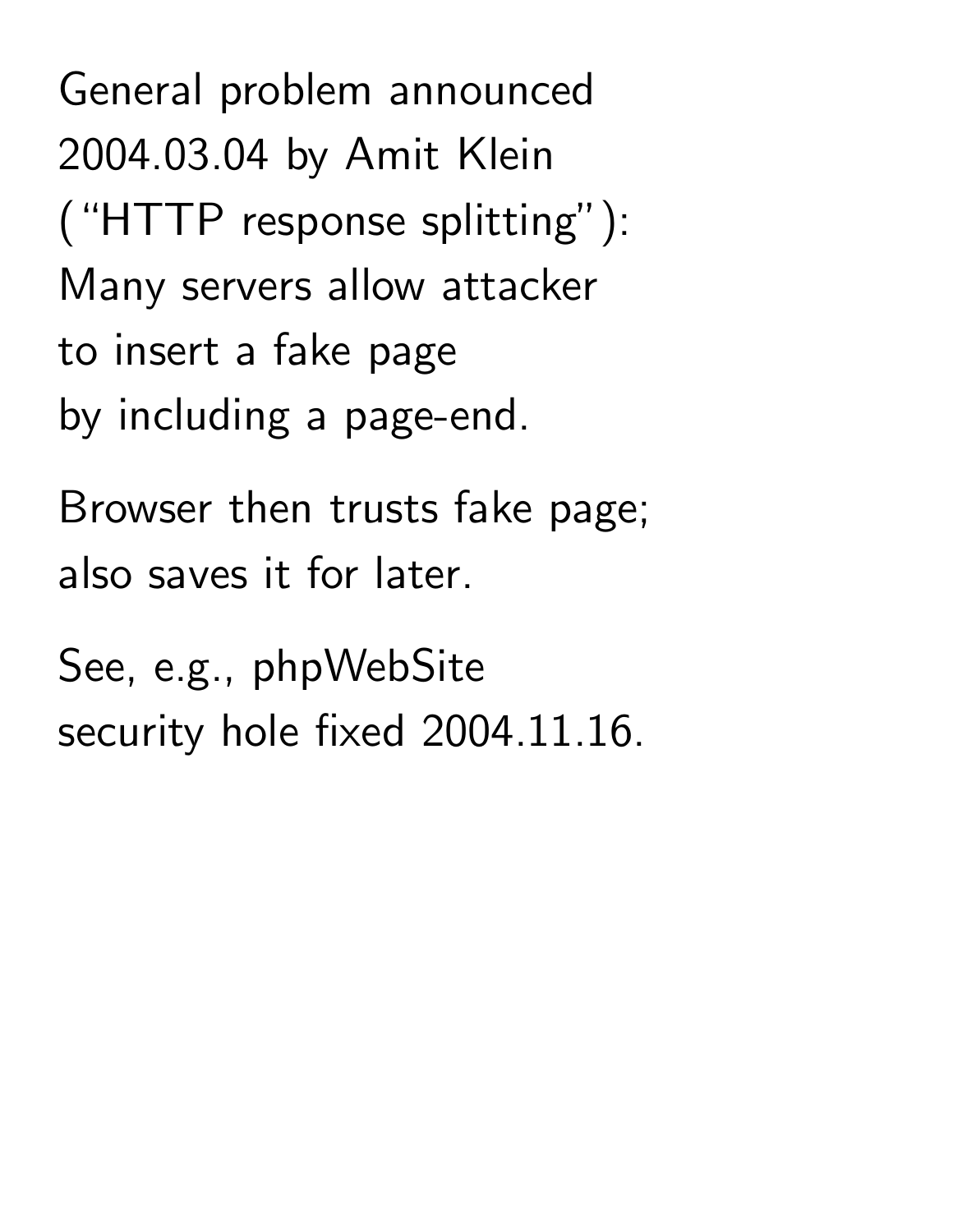#### Mixed-source command lines

```
Pine bug fixed 2002.01.09:
url_launch(...)
{
```
...

if (...) return too\_long; sstrcpy(&cmdp,browser); sstrcpy(&cmdp,")"); sstrcpy(&cmdp,url); sstrcpy(&cmdp,"'"); system(cmdp); ...

}

Impact: If attacker sends you a URL, and you click on the URL in Pine, attacker can take over your account.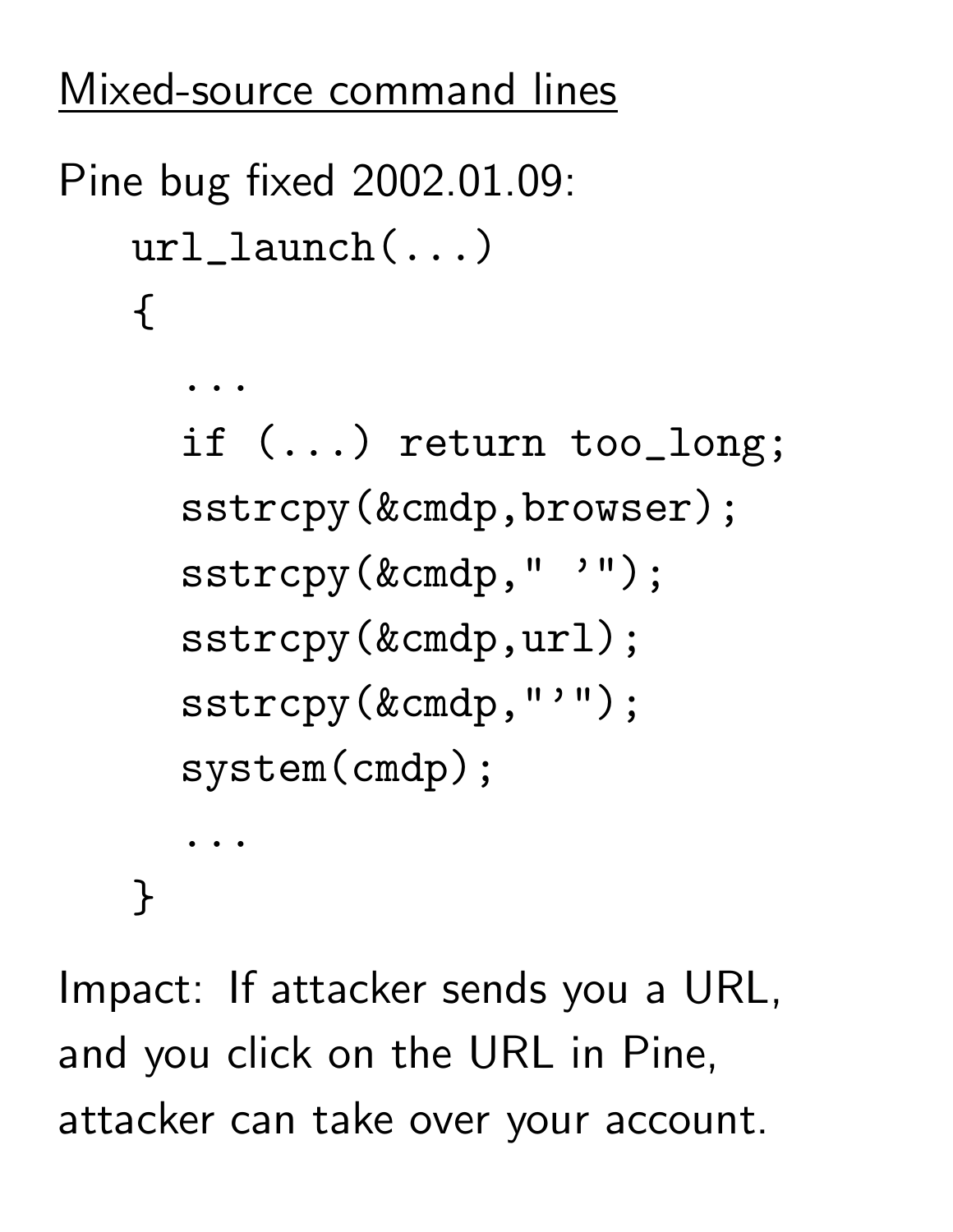system("foo bar") calls execv("/bin/sh",  ${``\sh", "-c", "foo bar", 0})$ which has same effect as typing foo bar in shell.

/bin/sh parses foo bar in a complicated way. Ends up calling execvp("foo",{"foo","bar",0}) because space is special. (execvp tries execv using /bin/foo, /usr/bin/foo, etc.; see \$PATH environment variable.)

Many special characters:  $$&'()*:&;&;[]{}[] {\dagger}$  and others.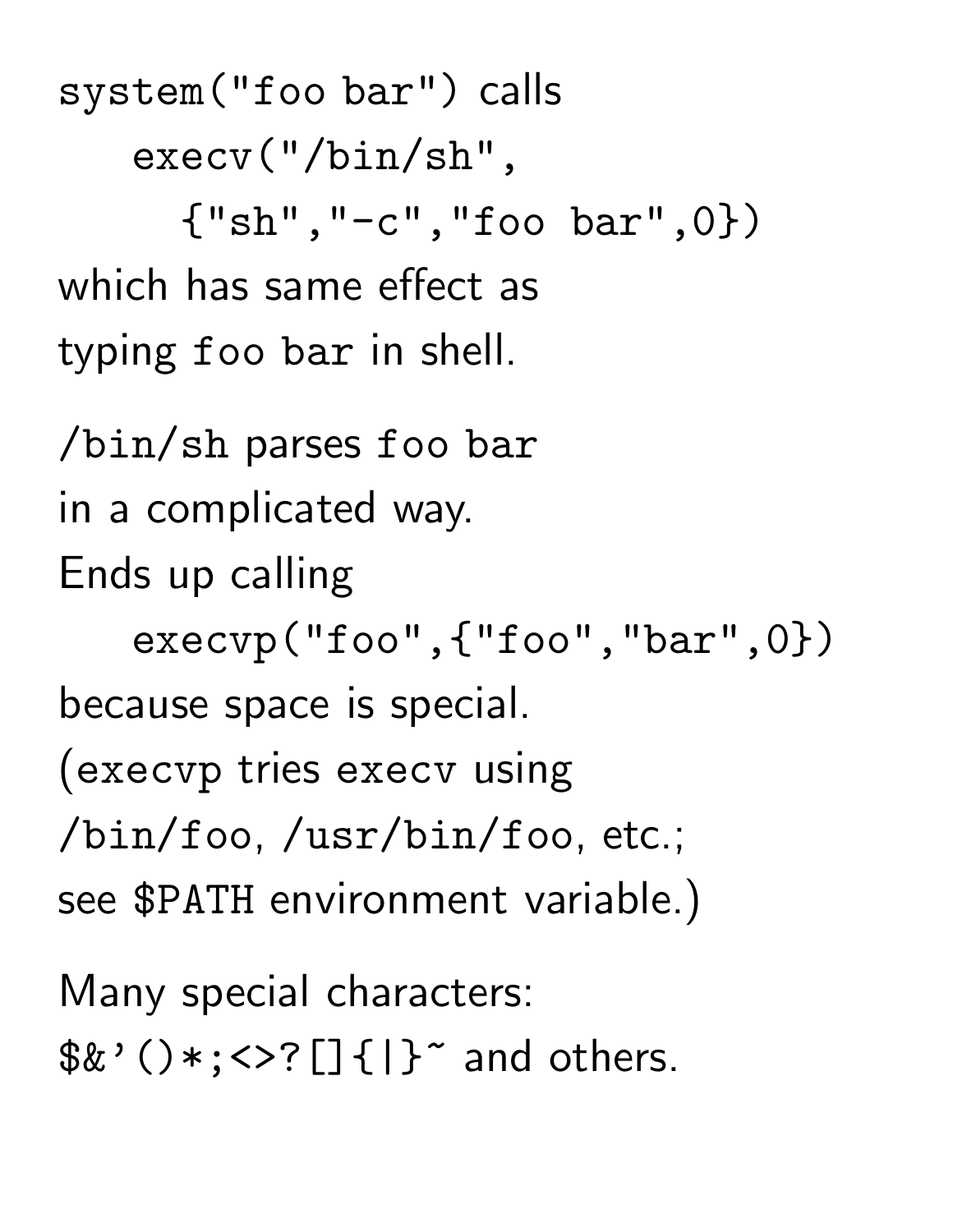Say user's browser is konqueror, URL is cnn.com.

Pine builds string konqueror 'cnn.com' and then system calls execv("/bin/sh",  ${^{\{\{''}\}Sh''}$ ,  $^{\{\prime\prime}-c''}$ , "konqueror 'cnn.com'", 0}) and then /bin/sh calls execvp("konqueror", {"konqueror","cnn.com",0}) and then konqueror views cnn.com. (Why doesn't Pine run konqueror directly, without using sh? Good question.)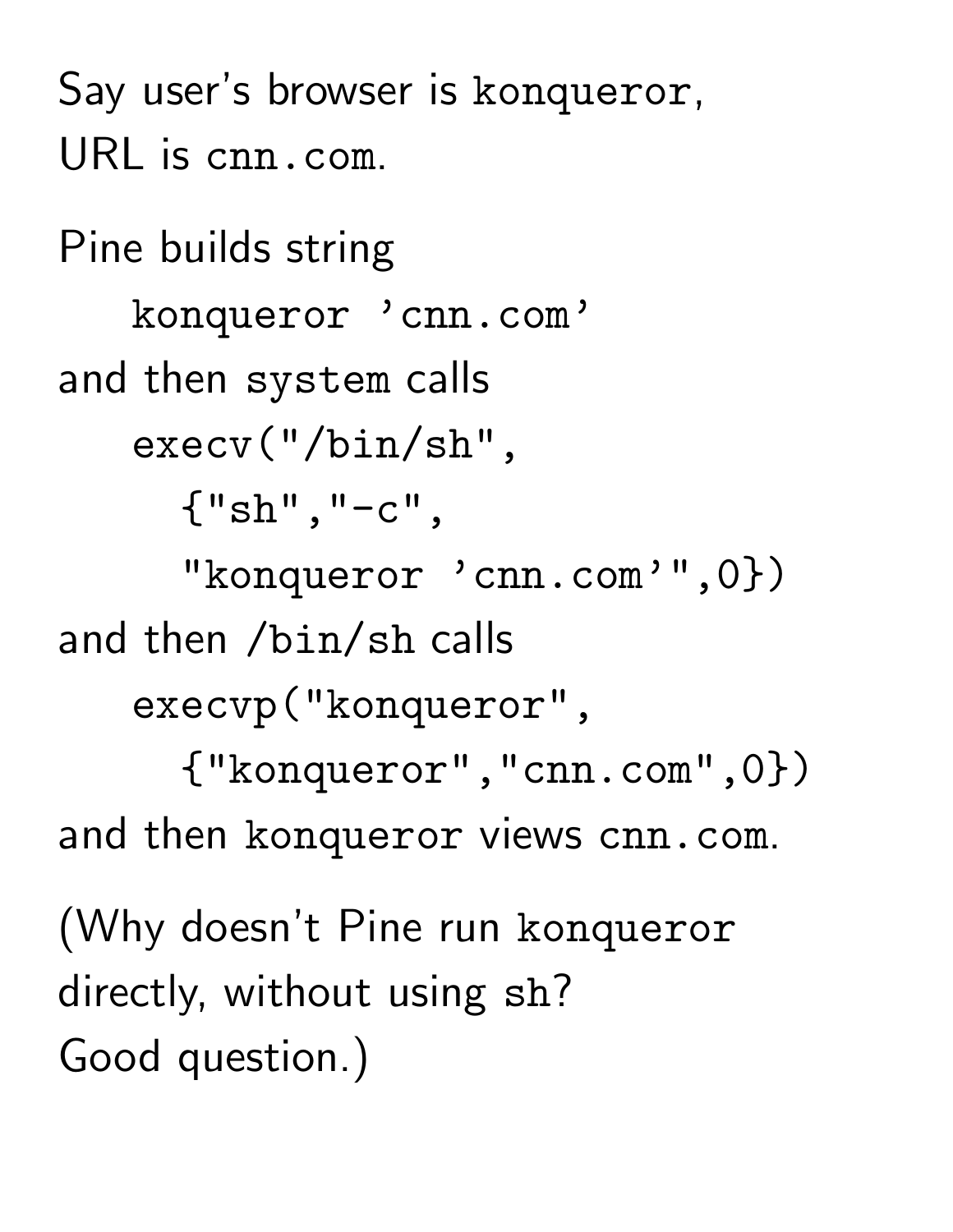What do the quotes do?

Pine programmer was thinking: Any string between single quotes is passed along as an argument, even if it has special characters.

e.g. konqueror 'cnn;rm x' calls execvp("konqueror",

{"konqueror","cnn;rm x",0}) so konqueror views the URL "cnn;rm x".

konqueror cnn;rm x would have run konqueror cnn and then run rm x, removing file x. Semicolons are special.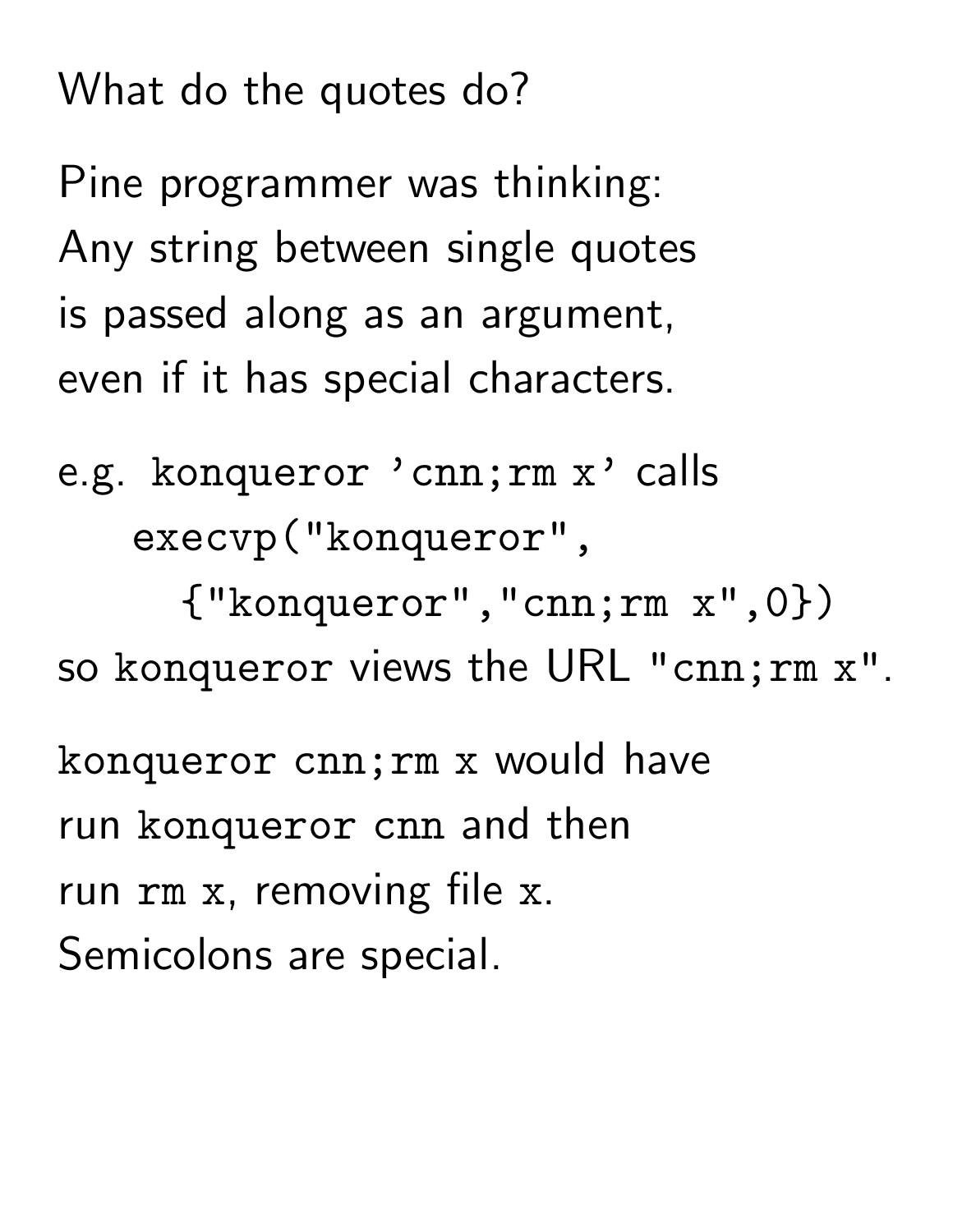The programmer put one string between one pair of quotes.

When the shell sees a quote, it looks for the next quote.

These are not inverse operations!

If the URL is

cnn.com';rm x'

then Pine runs

konqueror 'cnn.com';rm x'' which removes x.

Common mistake. See, e.g., licq bug fixed 2001.03.13.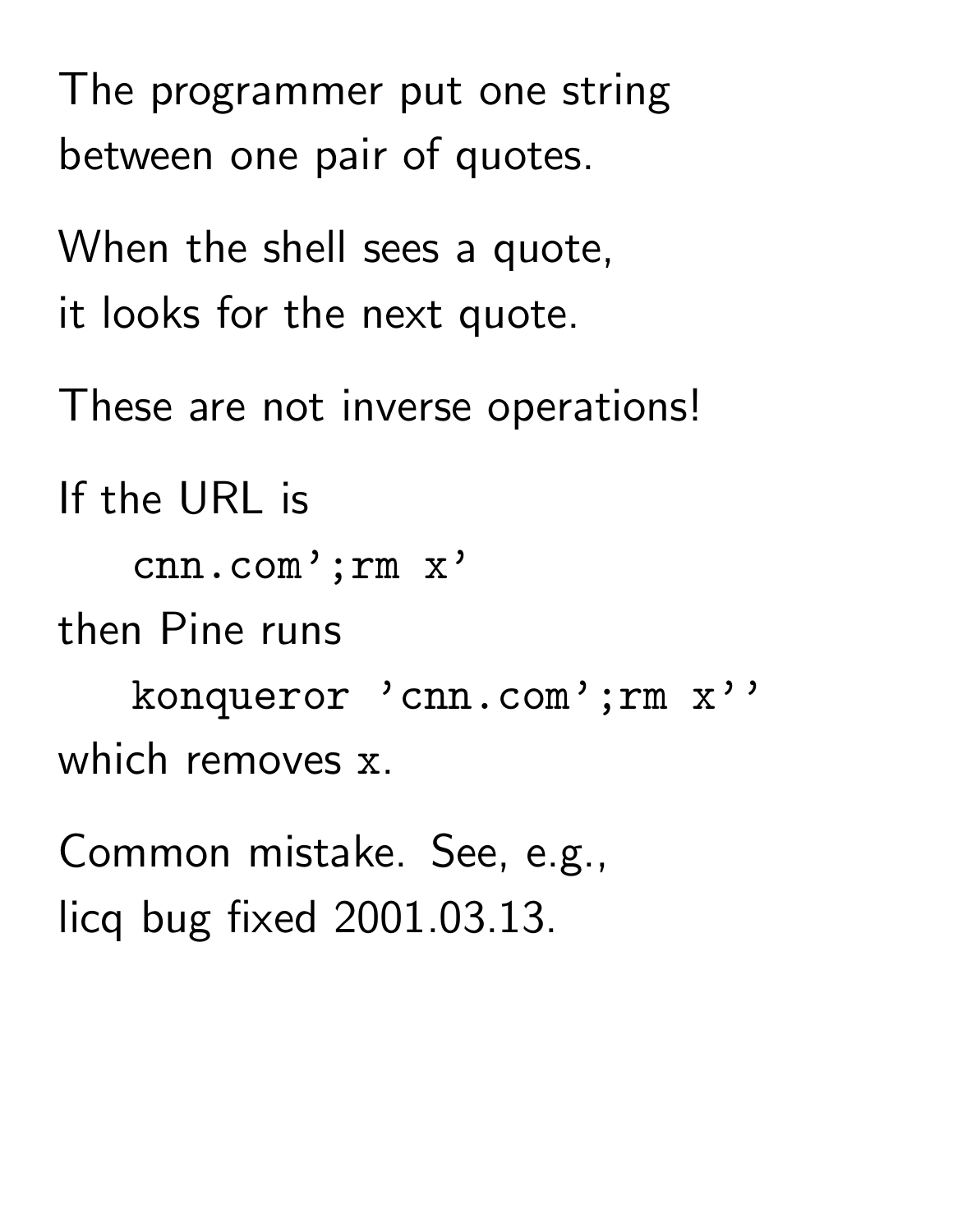## Mixed-source SQL queries

mod\_auth\_pgsql provides limited network access to a database. mod\_auth\_pgsql bug fixed 2001.10: Query := Sprintf ("SELECT %s FROM %s WHERE  $\%s = \frac{1}{5}$   $\%s'$  ", Password\_Column, User\_Table, User\_Column, User); with User taken from attacker. Just like the Pine bug.

Impact: Typically, attacker obtains complete control over the database.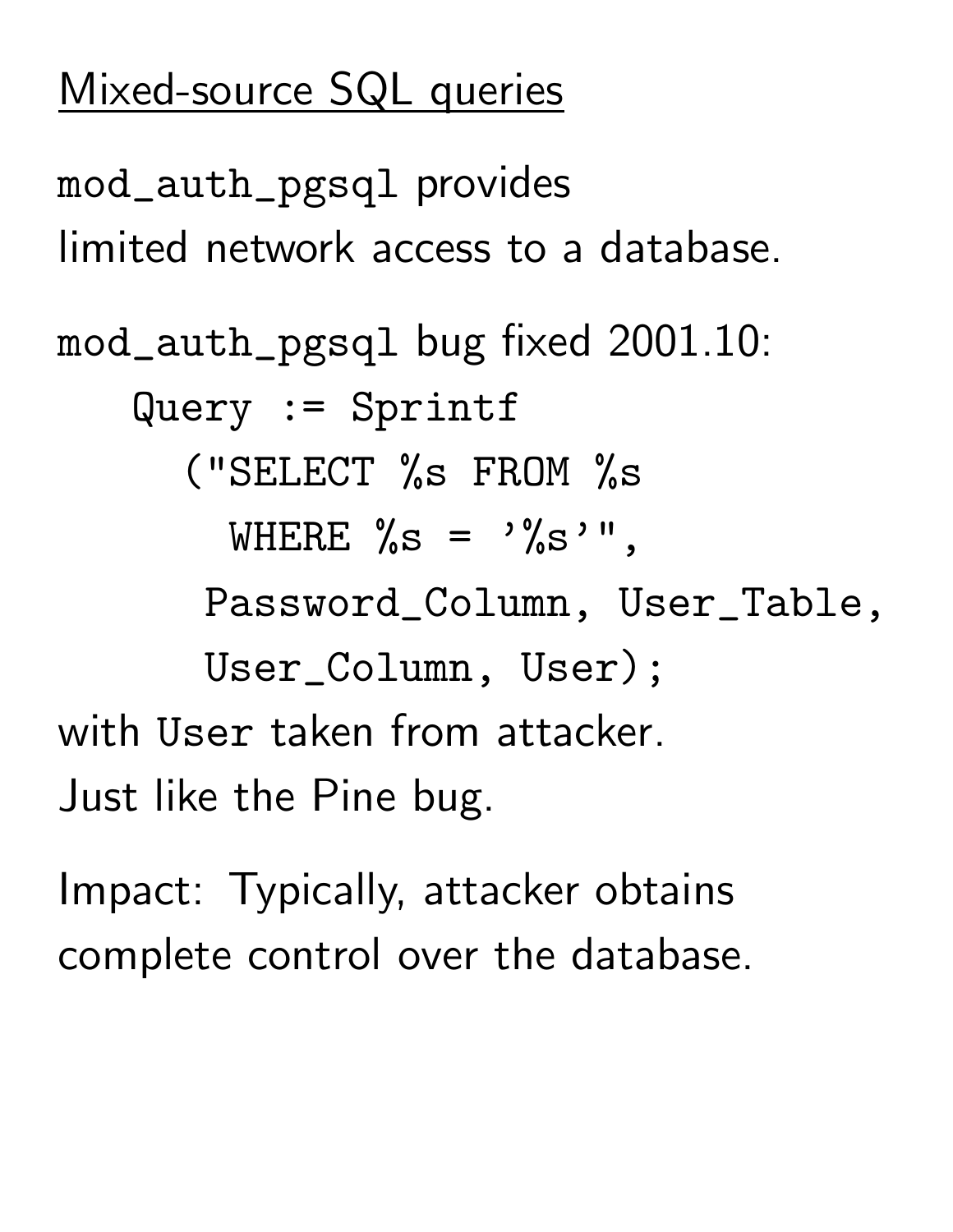#### Two more Sendmail bugs

Bug fixed 1996.01.25:

"In some cases it was still possible for an attacker to insert newlines into a queue file, thus allowing access to any user (except root)."

Queue file has many lines. Lines starting with C et al. are trusted to specify uid for deliveries. Lines starting with H et al. are from message sender.

Attacker could insert newline and then a trusted line specifying uid.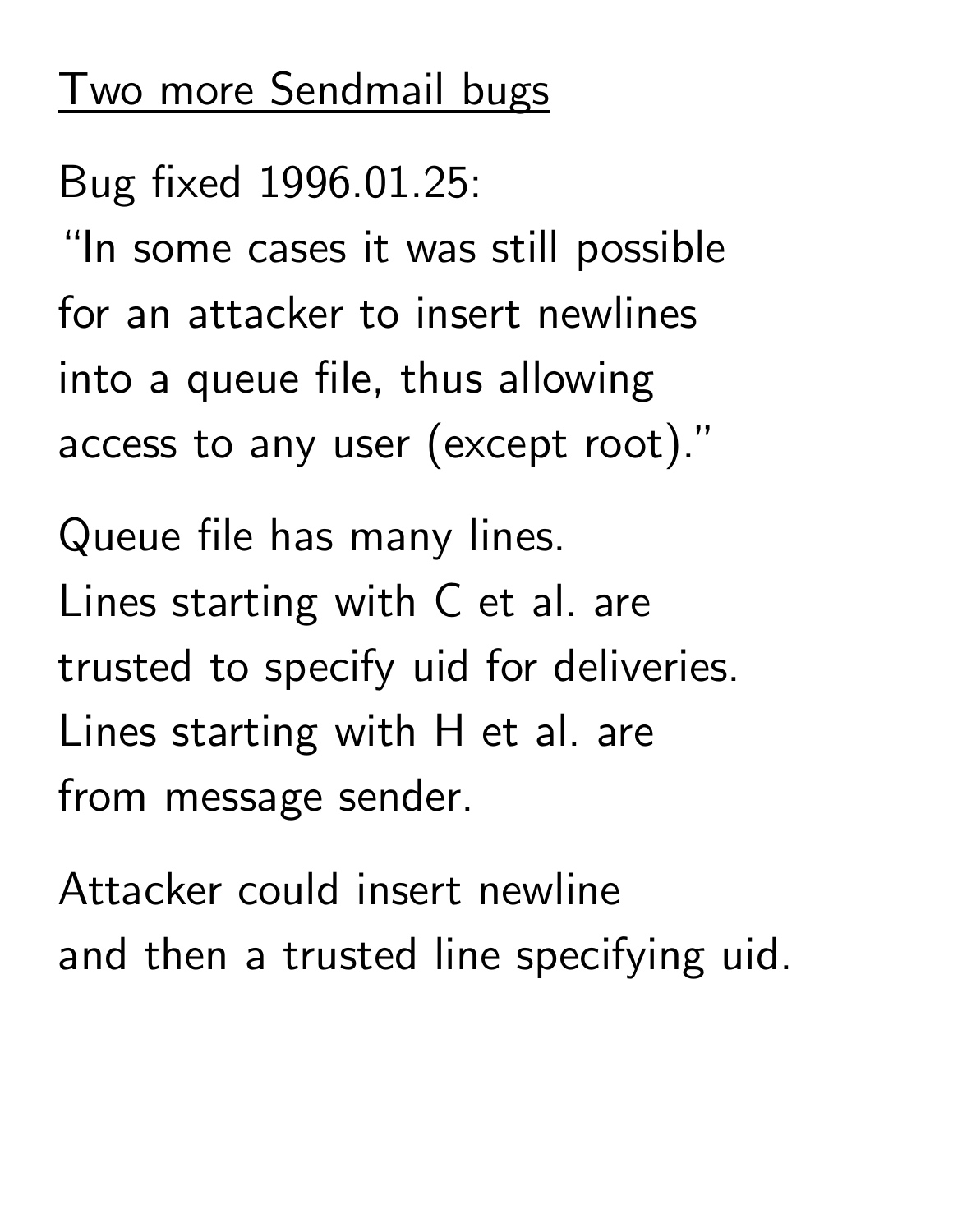Recall that /home/djb/.forward can specify program to run for each incoming message to djb. Queue file: R | prog.

Queue file also has recipient addresses: Rjoe, Rbill@aol.com, etc.

Bug fixed 1993.10.31: When Sendmail returned a message to the sender, it copied the sender's address to R line in the return-message queue file.

Doesn't exactly match the parsing: sender's address may be  $\mathsf{I} \text{rm} *$ .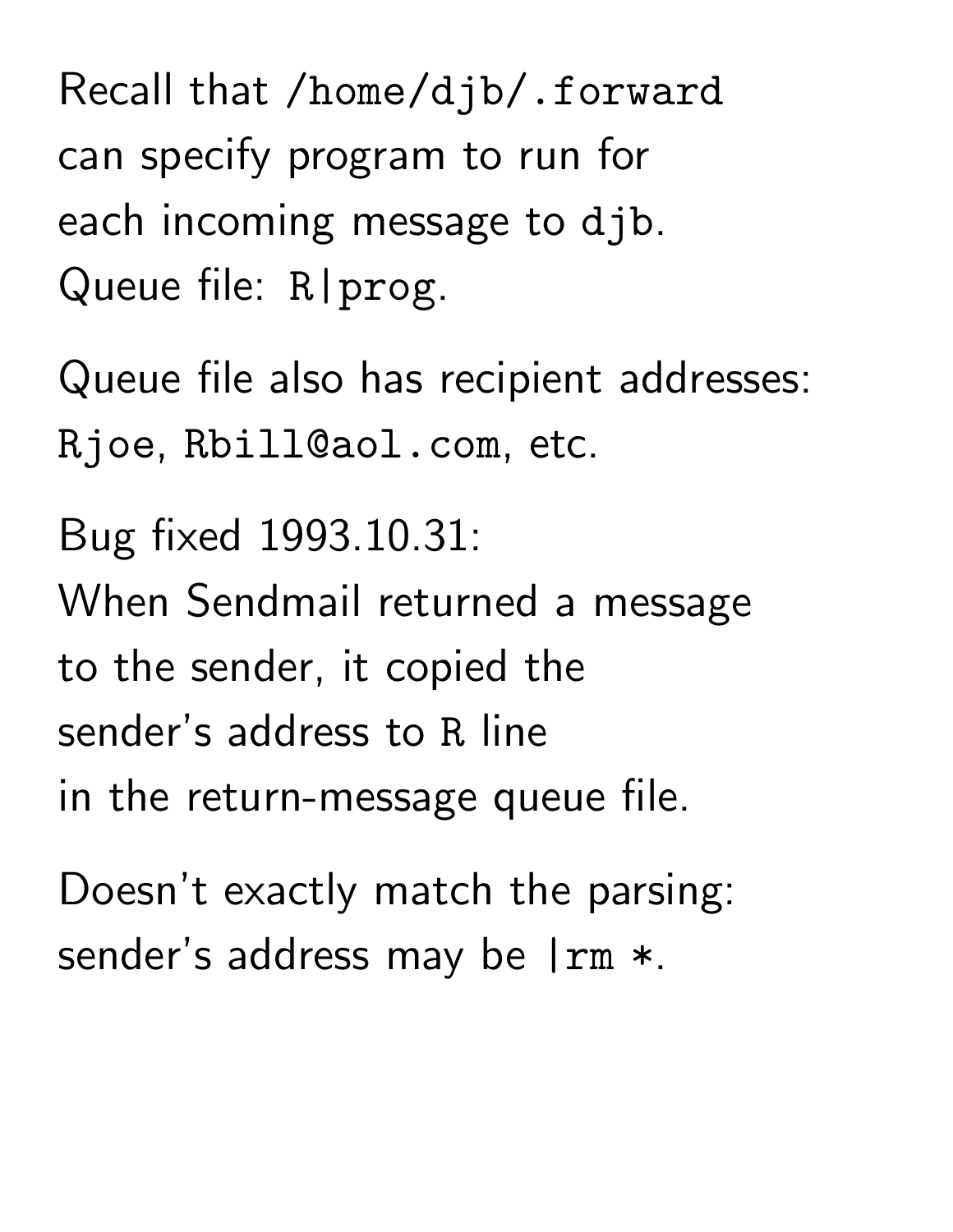## Chris Strohm, GovExec, 2004.12.01:

"Tenet warns of terrorists combining physical, telecommunications attacks

"Former CIA Director George Tenet on Wednesday said greater government regulation of the Internet and telecommunications networks is needed in order to guard against terrorist attacks.

"The U.S. intelligence community needs to consider how terrorists might attempt to couple an attack on telecommunication networks with a physical attack, Tenet said during a keynote speech at the E-Gov Institute's homeland security conference in Washington. ...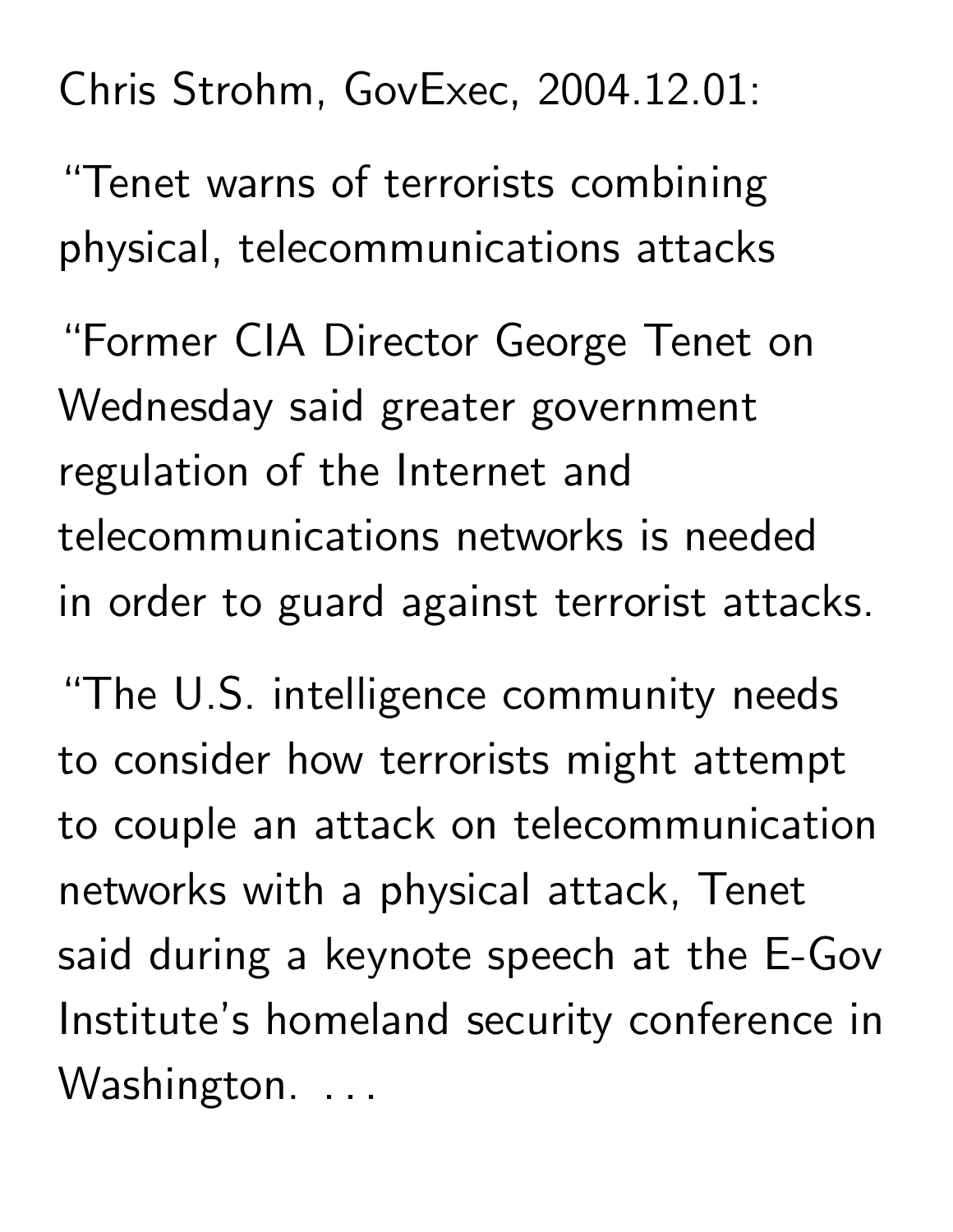" 'The number of known potential adversaries conducting research on information attacks is increasing rapidly and includes intelligence services, military organizations and nonstate entities.'

"Telecommunications technology for government and business should have built-in protections, Tenet said, such as intrusion detection and protection systems, antivirus software, authentication and identify management services, and encryption.

'I know that these actions would be controversial in this age where we still think the Internet is a free and open society with no control or accountability,'